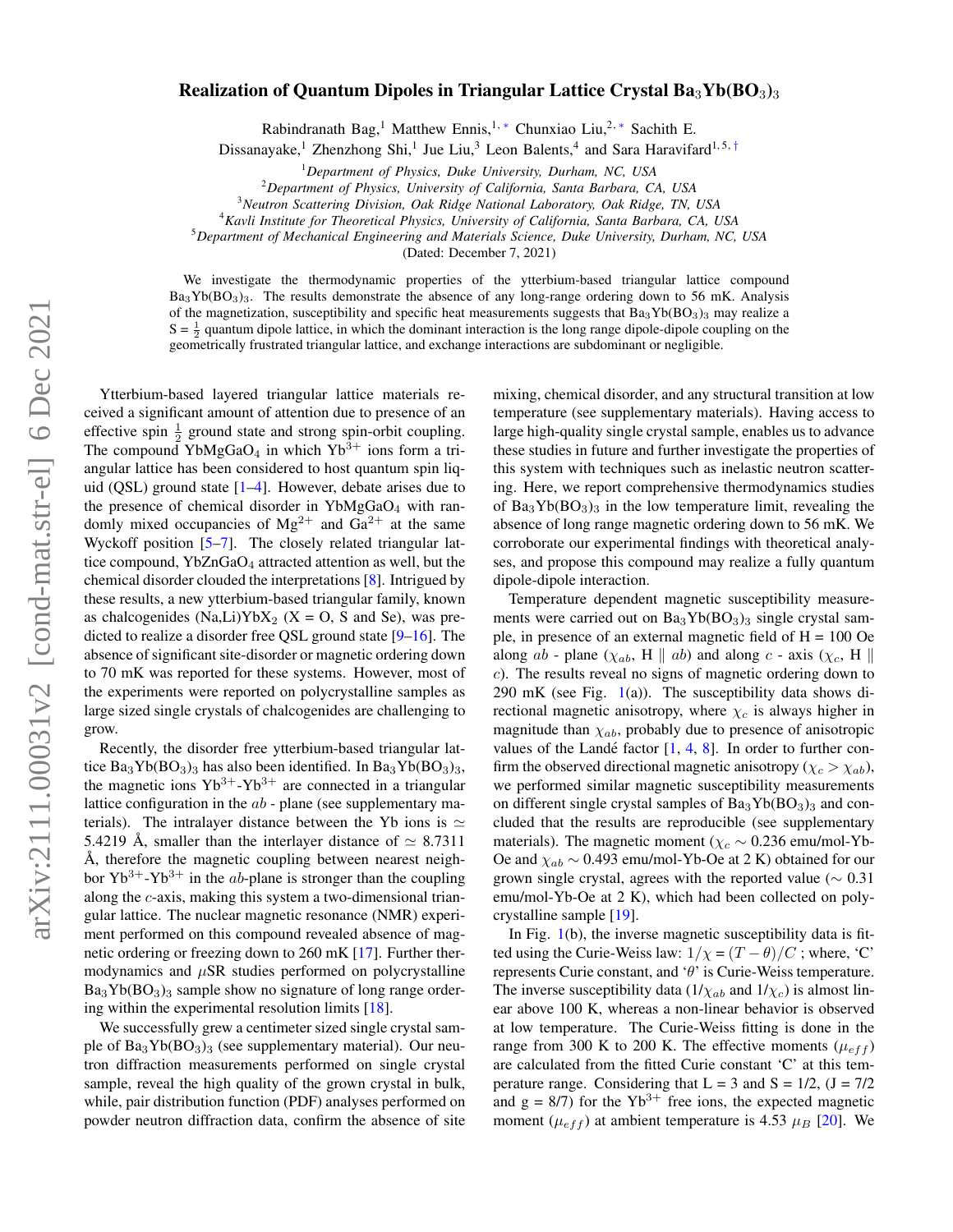

<span id="page-1-0"></span>FIG. 1. (a) Temperature dependent magnetic susceptibilities ( $\chi_{ab}$ ) and  $\chi_c$ ) obtained for Ba<sub>3</sub>Yb(BO<sub>3</sub>)<sub>3</sub> crystal are shown. Directional magnetic anisotropy is more pronounced below 2 K, as shown in the inset. (b) Inverse magnetic susceptibility results and the Curie-Weiss fittings (solid red lines) obtained for high temperature regime are shown.

note that the observed effective magnetic moments, obtained at high temperature range for both crystallographic directions of  $Ba_3Yb(BO_3)_3$ , are in agreement with the expected moment for  $Yb^{3+}$  (see Fig. [1\(](#page-1-0)b)).

The calculated effective magnetic moment ( $\sim$  5.11  $\mu_B$ ) along the ab plane is found to be slightly higher than the moment observed ( $\sim$  4.82  $\mu_B$ ) along the crystallographic *c*direction. The observed magnetic moments agree with the previously reported values obtained for Yb-based materials at ambient temperature  $[21-23]$  $[21-23]$ . The Landé g-factor is also calculated from the Curie constant (C =  $\frac{n g^2 \mu_B^2 J(J+1)}{3K_B}$  – in which, 'n' is the number of free spins per f.u., ' $\mu_B$ ' is the Bohr magneton, and ' $K_B$ ' is the Boltzmann constant), with the assumption that the  $Yb^{3+}$  ions are free at ambient temperature. The obtained 'g' values ( $g_{ab} \simeq 1.28$  and  $g_c \simeq 1.21$ ), with a slight anisotropy, agree with the expected value ( $g = 1.14$ ).

A qualitative agreement of observed effective magnetic moments at ambient temperature and the expected values, in addition to the significant reduction of magnetic moment at low temperature, suggest that the Yb ions enter the Kramers doublet ground state at low temperature [\[21,](#page-4-12) [22,](#page-4-14) [24\]](#page-4-15). Considering  $J_{eff} = \frac{1}{2}$  in Ba<sub>3</sub>Yb(BO<sub>3</sub>)<sub>3</sub> [\[17\]](#page-4-8), the obtained  $g_{ab} \simeq 2.19$ and  $g_c \simeq 3.38$  values suggest a significant anisotropy at low temperature range. A similar anisotropy in 'g' values at low temperature was also previously observed in other Yb-based triangular systems: YbMgGaO<sub>4</sub> ( $g_{\perp} \simeq 3.00$  ;  $g_{\parallel} \simeq 3.82$ ) and YbZnGaO<sub>4</sub> ( $g_{\perp} \simeq 3.17$ ;  $g_{\parallel} \simeq 3.82$ ) [\[8\]](#page-4-5). The anisotropy detected in the susceptibility data is attributed to the presence of crystal-field effect, which further results in the emergence of a pronounced broad peak along H  $\parallel$  *ab* at low temperature range below 100 K (see Fig. [1\(](#page-1-0)b)). A similar directional anisotropy and broad peak are also reported for another Yb-based triangular system NaBaYb $(BO<sub>3</sub>)<sub>2</sub>$  [\[24\]](#page-4-15).

To understand the magnetic anisotropy and low temperature magnetism further, the field dependent isothermal magnetization measurements are carried out on  $Ba<sub>3</sub>Yb(BO<sub>3</sub>)<sub>3</sub>$  single crystal samples. The  $M_c$  and  $M_{ab}$  results are collected at different temperatures (T =  $0.3$  K,  $0.5$  K,  $0.8$  K,  $1.2$  K,  $1.6$  K,  $2.0$ K, and 5.0 K) and up to 7 T in magnetic fields – applied along *c*-axis and *ab*-plane of  $Ba_3Yb(BO_3)_3$  crystal, respectively (see Fig. [2\)](#page-1-1). The data shows a nonlinear variation as a function of magnetic field. A significant rise in magnetization curves is observed for data collected at low temperature range (below 1 K). This enhancement in magnetization response is observed for both directions of  $Ba<sub>3</sub>Yb(BO<sub>3</sub>)<sub>3</sub>$  crystal at fields below 1 T. The magnetization data seems to be saturated (or linearly increasing) at fields above  $\sim$  1 T along both directions.



<span id="page-1-1"></span>FIG. 2. Isothermal magnetization data collected at different temperatures are plotted with lines fitted to a pure Van Vleck contribution and the Brillouin function of single-ion Zeeman energy, along crystallographic c-direction and (b)  $ab$ -plane of Ba<sub>3</sub>Yb(BO<sub>3</sub>)<sub>3</sub>.

We fit the magnetization data to a pure Van Vleck contribution and the Brillouin function of the single-ion Zeeman energy using the least squares method [\[1\]](#page-4-1). The fitting agrees well with the data, as shown in Fig. [2.](#page-1-1) Adding exchange interactions does not improve the fitting in any significant way, indicating that the dominant energy scale in the data is the Zeeman energy, and that the exchange strengths are too small to be discerned from the data set. This is plausible given that the comparison material YbMgGaO<sub>4</sub>, in which the Yb-Yb distance is 3.4 Å, has estimated exchange parameters  $J_z \sim 0.98$ K and J $\pm \sim 0.9$  K [\[1\]](#page-4-1). Considering the large lattice spacing in  $Ba_3Yb(BO_3)_3$ , it is plausible that exchange coupling in this compound could be an order of magnitude smaller.

This observation suggests that the dominant interaction in  $Ba_3Yb(BO_3)_3$  might be the long-range dipole-dipole force. To estimate the dipole-dipole interaction energy, we take  $\mu_{eff} = 4.5 \mu_B$  (magnetic moment of a free Yb<sup>3+</sup>) and obtain the nearest-neighbor dipole energy of:

$$
E_{\text{dipole}} \approx -\frac{\mu_0}{4\pi r_0^3} . 2\mu_{eff}^2 \sim 0.0137 \,\text{meV} \sim 0.16 \,\text{K.}
$$
 (1)

Such an exchange strength would negligibly affect the magnetization in the measured range, consistent with the fits above. Indeed, in order to test the dominance of dipolar exchange of this magnitude, we must seek a measurement which is not overwhelmed by either thermal or Zeeman energies. Precisely this is provided by a measurement of zero-field heat capacity, which we report below.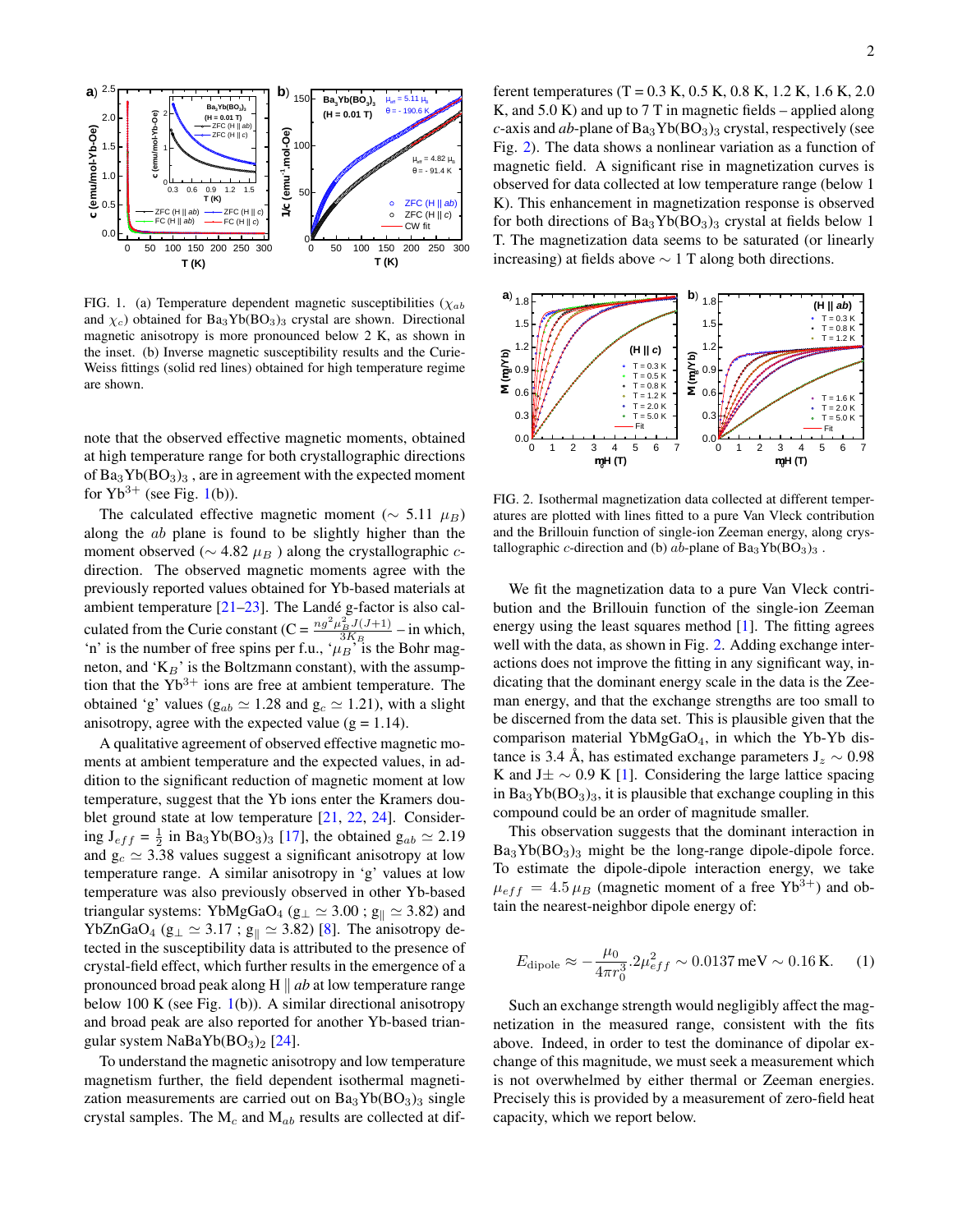We note that the dipole-dipole interaction picture would lead to a significantly larger exchange interaction for the *c*axis oriented moments than for moments within the *ab*-planes,  $J_z \gg J_{xy}$ : the out-of-plane components of nearest neighbor spins are highly frustrated due to the loop-like and long-range nature of the dipole-dipole interaction, giving a dominant antiferromagnetic interaction  $J_z$ . The in-plane exchange  $J_{xy}$ between a given pair of spins, however, can be either antiferromagnetic or ferromagnetic depending on the details of the dipole orientations, and consequently the in-plane dipole interaction tends to be washed out at larger scales.

The heat capacity measurements are carried out on a transparent and flat crystal specimen oriented perpendicular to the c-axis (see Fig. [3\)](#page-3-1). The data is collected down to 56 mK at zero applied field. The results show almost zero heat capacity values near 2 K, which starts to increase below 1 K on cooling. For comparison, the heat capacity data is also collected on non-magnetic isostructure  $Ba<sub>3</sub>Lu(BO<sub>3</sub>)<sub>3</sub>$  powder sample, demonstrating almost zero values at temperatures below 2 K down to the base temperature of 100 mK – suggesting almost zero phononic contribution in this temperature range. Furthermore,  $Yb_2O_3$  is known to have Neel ordering around 2.3 K  $[25]$ . The absence of any anomaly in the heat capacity data of  $Ba_3Yb(BO_3)_3$  around 2.3 K suggests the absence of the magnetic  $Yb_2O_3$  impurity in this sample and the high quality of the single crystal in general. Additionally, absence of any anomaly in the measured heat capacity data down to 56 mK confirms that the system remains disordered down to the lowest accessible temperature. This is in agreement with our magnetic susceptibility data, showing no long-range magnetic ordering in this system.

The enhanced heat capacity at low temperatures below 1 K would be expected due to weak but nonzero interactions between the moments in zero field, and this indeed gives a way to test the validity of the dipolar model. Within the dipolar model, the specific heat obtained from the high temperature expansion is:

<span id="page-2-0"></span>
$$
C_p = \frac{1}{2} \frac{\mu_B^4 S^4}{k_B T^2} \left(\frac{\mu_0}{4\pi}\right)^2 \sum_{r \neq 0} \sum_{\mu\nu} g_{\mu\mu}^2 \left(\frac{r^{\mu} r^{\nu} - r^2 \delta^{\mu\nu}}{r^5}\right)^2 g_{\nu\nu}^2
$$

$$
= \frac{k_B}{|T|^2} 0.000869 \text{ (taking } g_c = 3.38 \text{ and } g_{ab} = 2.2), \tag{2}
$$

where the first line gives the general expansion as a function of the g-factors, in which the sum over  $r$  runs over all the inter-spin vectors and  $\mu$ ,  $\nu$  sum over  $x$ ,  $y$ ,  $z$ . The second line makes use of the value of the  $g$ -factor obtained from the fitting in Fig[.2.](#page-1-1)

<span id="page-2-1"></span>We compare this theoretical expression to experiment by plotting the zero field heat capacity measurement versus  $1/T<sup>2</sup>$ (see inset of Fig.  $3(a)$  $3(a)$ ). We observe a clear straight line, consistent with the *form* of Eq. [\(2\)](#page-2-0). A linear fit gives the coefficient:

$$
C_p = \frac{k_B}{|T|^2} 0.00127. \tag{3}
$$

Comparing Eq.  $(3)$  to Eq.  $(2)$ , we see that the theoretical slope equals approximately 2/3 of the experimental one. This indicates that the majority of the exchange interaction is indeed dipolar, and is a strong validation of the dipolar picture. It remains an open question to see whether the small discrepancy between the dipolar theory and experiment indicates a small super-exchange contribution, or may be related to the uncertainties of the heat capacity measurement. We now carry out further checks on the weakly dipolar nature of the system by measuring the heat capacity under several applied magnetic fields down to 56 mK.

In Fig.  $3(b)$  $3(b)$ , the heat capacity data under several fields  $(0)$ T, 0.5 T, 1 T and 2 T) are shown below 4 K. The total heat capacity can be expressed as  $C_P(T, H) = C_{lat} + C_{Sch} (T, H)$ . The first term is the lattice contribution  $(C<sub>lat</sub>)$  which is almost zero in this temperature range, as explained above. The second term is the contribution from the two-level Schottky anomaly given by:

<span id="page-2-2"></span>
$$
C_{Sch}(T, H) = nR(\frac{\Delta}{T})^2 \frac{exp(\Delta/T)}{(1 + exp(\Delta/T))^2}
$$
(4)

where, n is number of free spins per f.u. and  $\Delta$  is the energy separation between two levels and 'R' is ideal gas constant [\[26](#page-4-17)[–29\]](#page-4-18). At low temperature, CEF excitation plays a crucial role for  $Yb^{3+}$  based triangular systems as reported earlier [\[3,](#page-4-19) [4,](#page-4-2) [11,](#page-4-20) [13\]](#page-4-21). The combination of spin-orbit coupling and CEF excitation leads the eight multiplets ( ${}^{2}F_{7/2}$ ) of Yb<sup>3+</sup> into four Kramers doublets [\[4,](#page-4-2) [11,](#page-4-20) [30\]](#page-4-22) and the low temperature properties can be described by spin  $\frac{1}{2}$  Hamiltonian [\[11\]](#page-4-20). This leads to Kramer doublet ground state of Yb<sup>3+</sup> (m<sub>J</sub> =  $\pm$  $\frac{1}{2}$ ). In presence of magnetic field, the energy gap in Schottky anomaly can be expressed as  $\Delta(H) = g\mu_B H_{eff}/K_B$ ; where,  $H_{eff} = \sqrt{H_0^2 + H^2}$  ( $H_{eff} = H_0$  is crystal field at zero external magnetic field) [\[27,](#page-4-23) [28,](#page-4-24) [31,](#page-4-25) [32\]](#page-4-26). The heat capacity data under various fields ( $H = 0$  T, 0.5 T, 1 T and 2 T) are fitted using Schottky  $(C_{Sch})$  contribution shown as red solid lines in Fig. [3\(](#page-3-1)b). Under an applied field of 0.5 T, the heat capacity data shows a broad peak  $\sim$  0.4 K and, as expected, the peak temperature shifts towards higher temperatures with increasing magnetic field strength.

The crystal field energy gap at zero field,  $\Delta(0)$ , is estimated to be  $0.113(2)$  K. The crystal field energy gap,  $\Delta(H)$ , increases linearly with applied magnetic field (see inset of Fig. [3\(](#page-3-1)b)). The origin of zero field energy gap could be related to the crystal field caused by small  $Yb^{3+}-Yb^{3+}$  exchange interactions in the system. It is found that under 0.5 T of applied magnetic field, the energy levels split and most of the free spins ( $\sim$  99 %) are excited to the higher energy levels. This agrees with our magnetization results (Fig.  $2$ ) – showing a sharp enhancement below 1 T, with all spins polarized above 1 T. Similarly, the peak maxima for the heat capacity data remain unchanged, suggesting that  $\sim$  100 % of the spins are free for 1 T and 2 T fields (see inset of Fig.  $3(b)$  $3(b)$ ). Shifting of the peak position with higher fields suggests that there is a Zeeman splitting of the energy gap. The Landé 'g'-factor is also calculated from the energy gap according to:  $\Delta(H) = g\mu_B H_{eff}/K_B$ .  $\Delta(H)$  is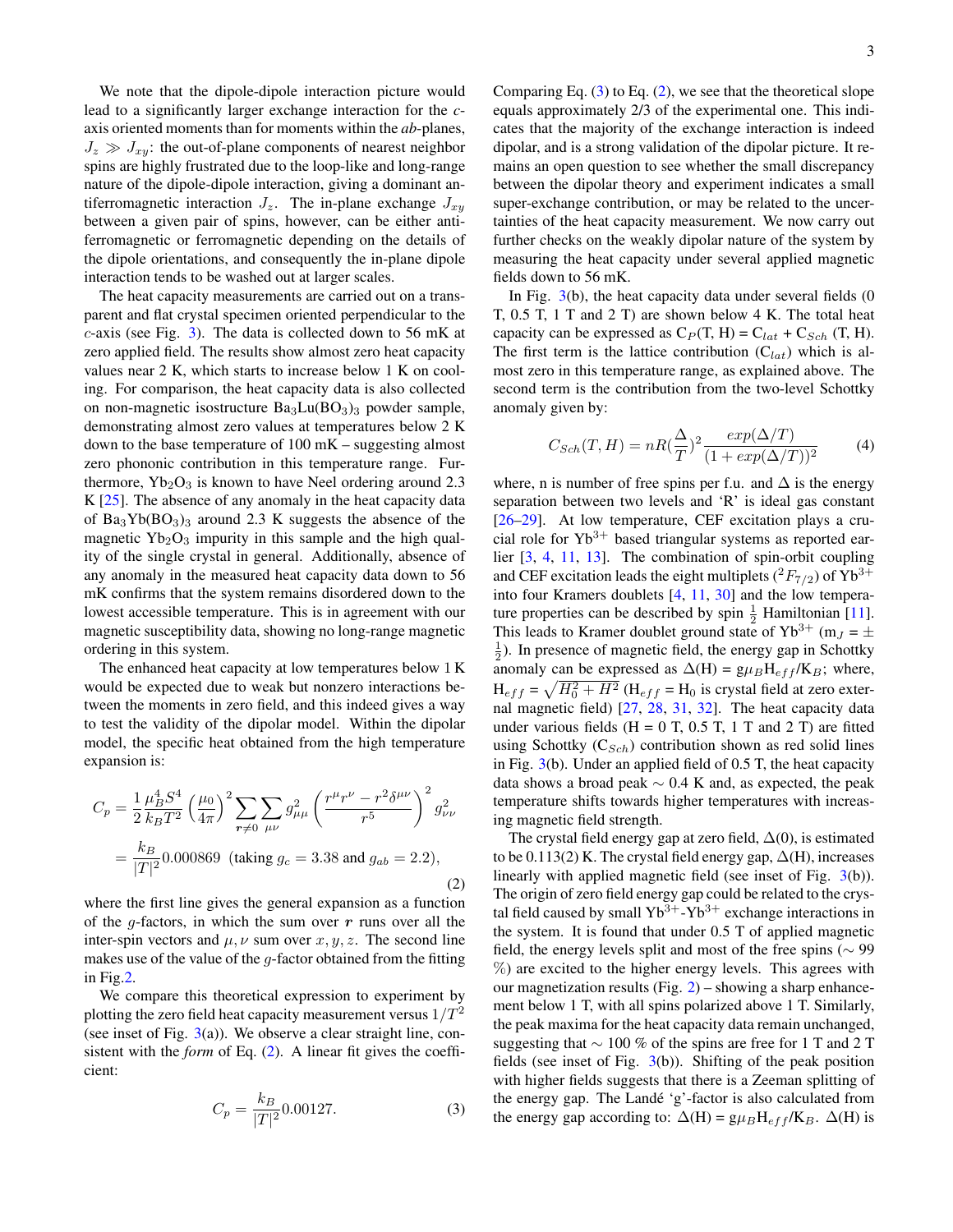

<span id="page-3-1"></span>FIG. 3. (a) The heat capacity results obtained for single crystalline  $Ba_3Yb(BO_3)_3$  and powder  $Ba_3Lu(BO_3)_3$  samples are shown. Inset shows the heat capacity data (blue) and fit based on Eq. [\(2\)](#page-2-0) (red) as a function of  $1/T^2$  at intermediate temperature range 0.5 K  $\lesssim T \lesssim 4$  K. (b) Heat capacity data plotted for various magnetic fields with fits (red solid lines) calculated for magnetic Schottky contribution,  $C_{Sch}(T, H)$ – see Eq. [4.](#page-2-2) Inset shows the energy gap, ∆(H) (left vertical- axis)) and 'n' representing the number of free spins per f.u. (right vertical-axis) as function of applied magnetic fields. (c) Magnetic heat capacity  $C_{mag}$  (left Y-axis, open symbols) of Ba<sub>3</sub>Yb(BO<sub>3</sub>)<sub>3</sub> carried out under different magnetic fields are shown versus logarithmic temperature axis. The change in magnetic entropy ( $\Delta S_{mag} = S(K) - S(56 \text{ mK})$ , right vertical-axis, solid symbols) are plotted with linear temperature shown on the top-axis.

found to have a value of  $\simeq 3.02(5)$  for fields below 2 T. As discussed above, this number is in agreement with the value  $(g_c \approx 3.38)$  obtained from the magnetic measurements.

To investigate the magnetic entropy at low temperatures, the non-magnetic  $Ba<sub>3</sub>Lu(BO<sub>3</sub>)<sub>3</sub>$  heat capacity data is subtracted from  $Ba_3Yb(BO_3)_3$  data in order to remove the phononic contribution. The subtracted magnetic heat capacity  $C_{mag}$  is plotted from 4 K to 56 mK as shown in Fig. [3\(](#page-3-1)c). The  $C_{mag}$  values obtained for Ba<sub>3</sub>Yb(BO<sub>3</sub>)<sub>3</sub> for various fields are plotted (open symbols) on the left verticalaxis of Fig.  $3(c)$  $3(c)$  versus the logarithmic-temperature on the horizontal-axis. The magnetic entropy is calculated as  $\Delta S_{mag}$  $=$   $\int_{T_1}^{T_2}$  $\frac{C_{mag}}{T} dT$ , by integrating  $\frac{C_{mag}}{T}$  from T<sub>1</sub> = 56 mK to  $T_2 = 4 K$ . The magnetic entropy obtained for different fields are plotted on the right vertical-axis with linear-temperature shown on top-axis (see Fig.  $3(c)$  $3(c)$ ). Considering the effective spin ( $J_{eff} = \frac{1}{2}$ ) of Yb<sup>3+</sup> ions, the expected maximum entropy should be  $\text{R}\ln(2J+1) = \text{R}\ln 2$ , entropy of a two-level system. Under zero field, the saturation value of magnetic entropy is found almost (1/5) of the value of Rln2 suggesting  $\sim$  80 % of entropy remains below 56 mK. However, under applied magnetic field of 0.5 T, the calculated entropy saturates to Rln2, confirming the opening up of energy gap.

In conclusion, large and high quality single crystals of triangular lattice  $Ba_3Yb(BO_3)_3$  were successfully grown using optical floating zone technique. A directional magnetic anisotropy is observed with anisotropic Landé g-factors. The magnetic and heat capacity data reveals the absence of any long-range magnetic ordering down to 56 mK. Field dependent heat capacity study suggests a magnetic ground state with a gap proportional to the applied field intensity. The magnetic entropy is related to the degrees of freedom of a twolevel system with saturation value of Rln2 and effective spin

 $\frac{1}{2}$  for Yb ions. Based on the reported thermodynamics results, we propose that  $Ba<sub>3</sub>Yb(BO<sub>3</sub>)<sub>3</sub>$  may realize an interesting example of the  $S = \frac{1}{2}$  quantum dipole, in which the dominant interaction is the long range dipole-dipole interaction on the geometrically frustrated triangular lattice, with superexchange interactions sub-dominant or negligible. Such pure dipolar systems are of fundamental interest. For example, it is known that for classical dipoles on the triangular lattice, the ground state is ferromagnetic for an infinite system, but may adopt complex spin textures in finite systems, depending on detailed geometry such as the aspect ratio [\[33\]](#page-4-27). Overall, our study places  $Ba_3Yb(BO_3)_3$  in a similar category as the spin ice pyrochlores, albeit with some key differences: the spins in  $Ba_3Yb(BO_3)_3$  are XY-like rather than Ising, and hence fully quantum; the structure is triangular rather than pyrochlore. Future studies at the lowest temperatures would be interesting to explore quantum dipolar phenomena.

## ACKNOWLEDGEMENTS

We are thankful to William Steinhardt for helpful discussions. The work at Duke University has been supported by William M. Fairbank Chair in Physics and NSF under grant DMR-1828348. LB and CL were supported by the NSF CMMT program under Grant No. DMR-1818533. This research used resources at the High Flux Isotope Reactor and Spallation Neutron Source, a DOE Office of Science User Facility operated by the Oak Ridge National Laboratory.

<span id="page-3-0"></span><sup>∗</sup> equal contribution